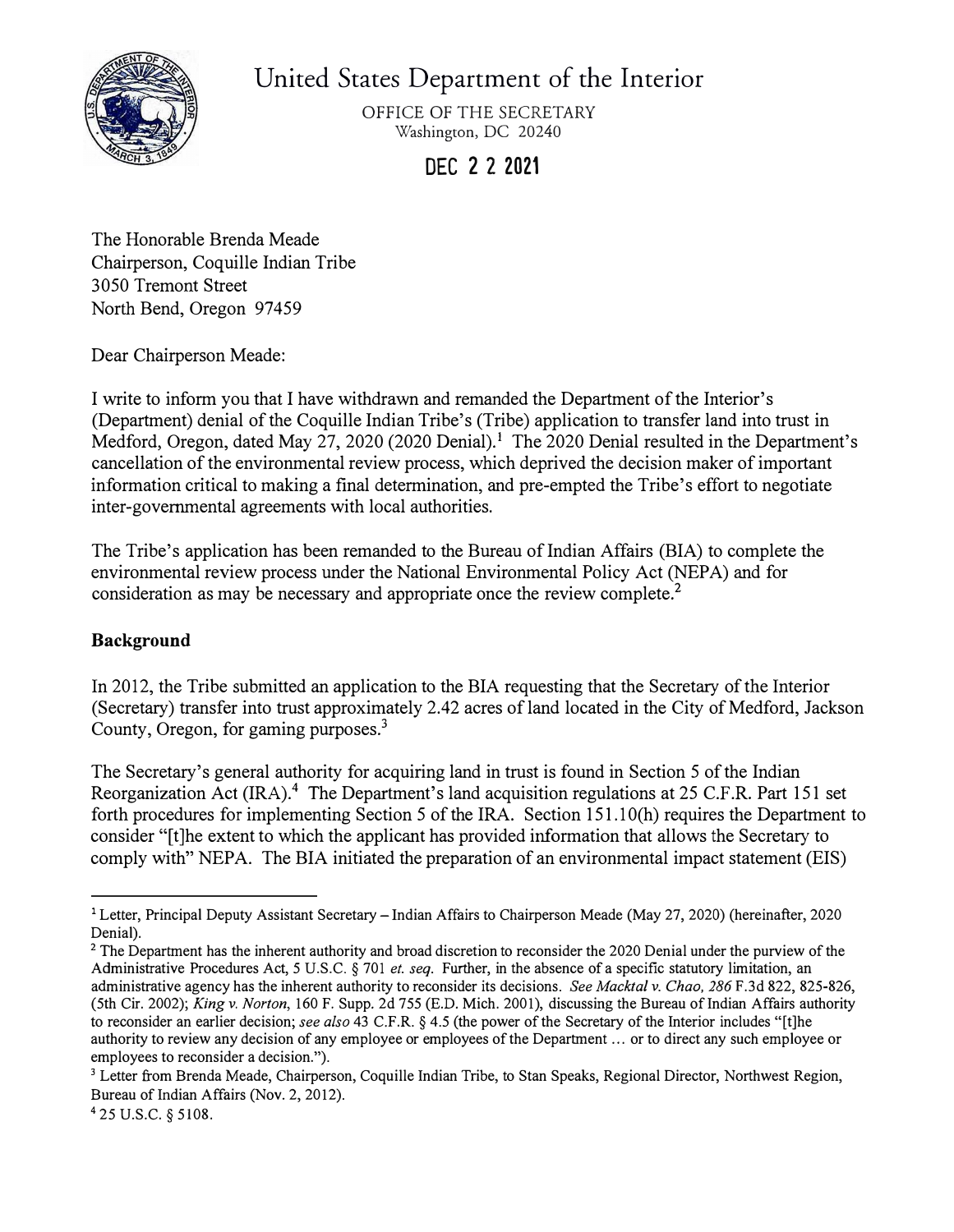pursuant to NEPA to analyze the potential environmental consequences of the proposed acquisition. In January 2015,<sup>5</sup> the BIA published in the Federal Register a Notice of Intent to prepare an EIS and initiated scoping in February 2015.

In late 2019, the BIA was completing its review of the draft EIS but had not yet issued it for public review and comment. The Principal Deputy Assistant Secretary – Indian Affairs issued the 2020 Denial before the BIA issued the draft EIS. On September 3, 2020, the Assistant Secretary – Indian Affairs issued a Notice of Cancellation of the EIS announcing that the environmental review process had been discontinued.<sup>6</sup> On February 5, 2021, the Tribe requested the withdrawal of the 2020 Denial.<sup>7</sup>

## **Discussion**

The Principal Deputy Assistant Secretary -Indian Affairs issued the 2020 Denial before completion of the NEPA process even though a draft EIS was pending at the time under BIA's internal review. The Department need not analyze every factor of 25 C.F.R. Part 151, including the NEPA analysis required by Section 151.10(h), to render a decision on a tribe's fee-to-trust application,<sup>8</sup> and the Department need not reach a particular conclusion or exhaustively analyze each factor.<sup>9</sup>

In this case, however, the environmental review process should have been allowed to proceed prior to issuing the 2020 Denial. The BIA had completed significant environmental analysis in the years between publication of the Notice of Intent and preparation of the draft EIS - all at considerable cost to the Tribe. The 2020 Denial was based partly on the determination that potential jurisdictional problems from the proposed acquisition outweighed its anticipated benefits to the Tribe.<sup>10</sup> The analysis of jurisdictional problems and potential conflicts of land use with proposed mitigation measures is, however, the type of information that would have been addressed through the NEPA process.

In addition, the Tribe has been working with local authorities for many years to negotiate intergovernmental agreements to address jurisdictional questions. As the 2020 Denial noted, the Tribe was relying on the NEPA process to identify and detail impacts to be addressed and mitigated through negotiation of inter-governmental agreements. <sup>11</sup>

After reviewing the 2020 Denial, and the history of this application, it is apparent that the NEPA process should have been allowed to proceed prior to issuing a final decision.

<sup>&</sup>lt;sup>5</sup> Notice of Intent to Prepare an Environmental Impact Statement for the Proposed Coquille Indian Tribe Fee-to-Trust and Casino Project, City of Medford, Jackson County, Oregon, 80 Fed. Reg. 2120 (Jan. 15, 2015).

**<sup>6</sup>***See* Notice of Cancellation of Environmental Impact Statement for Proposed Coquille Indian Tribe Fee-To-Trust and Gaming Facility Project, City of Medford, Jackson County, Oregon, 85 Fed. Reg. 55026, (Sept. 3, 2020).

*<sup>1</sup>See* Letter from Brenda Meade, Chairperson, Coquille Indian Tribe, to Scott de la Vega, Acting Secretary, U.S. Department of the Interior (Feb. 5, 2021).

<sup>8</sup>*See Johnnie Louis McAlpine v. Muskogee Area Director, Bureau of Indian Affairs,* 19 IBIA 2, 3 (1990).

**<sup>9</sup>***See City of Moses Lake, Washington v. Northwest Regional Director, Bureau of Indian Affairs,* 60 IBIA 11 (2015).

<sup>&</sup>lt;sup>10</sup> 2020 Denial at 5, *citing* 25 C.F.R. § 151.10(f) (The Secretary will consider the following criteria: "[j]urisdictional problems and potential conflicts of land use" which may arise from the proposed acquisition.) **<sup>11</sup>**2020 Denial at 6.